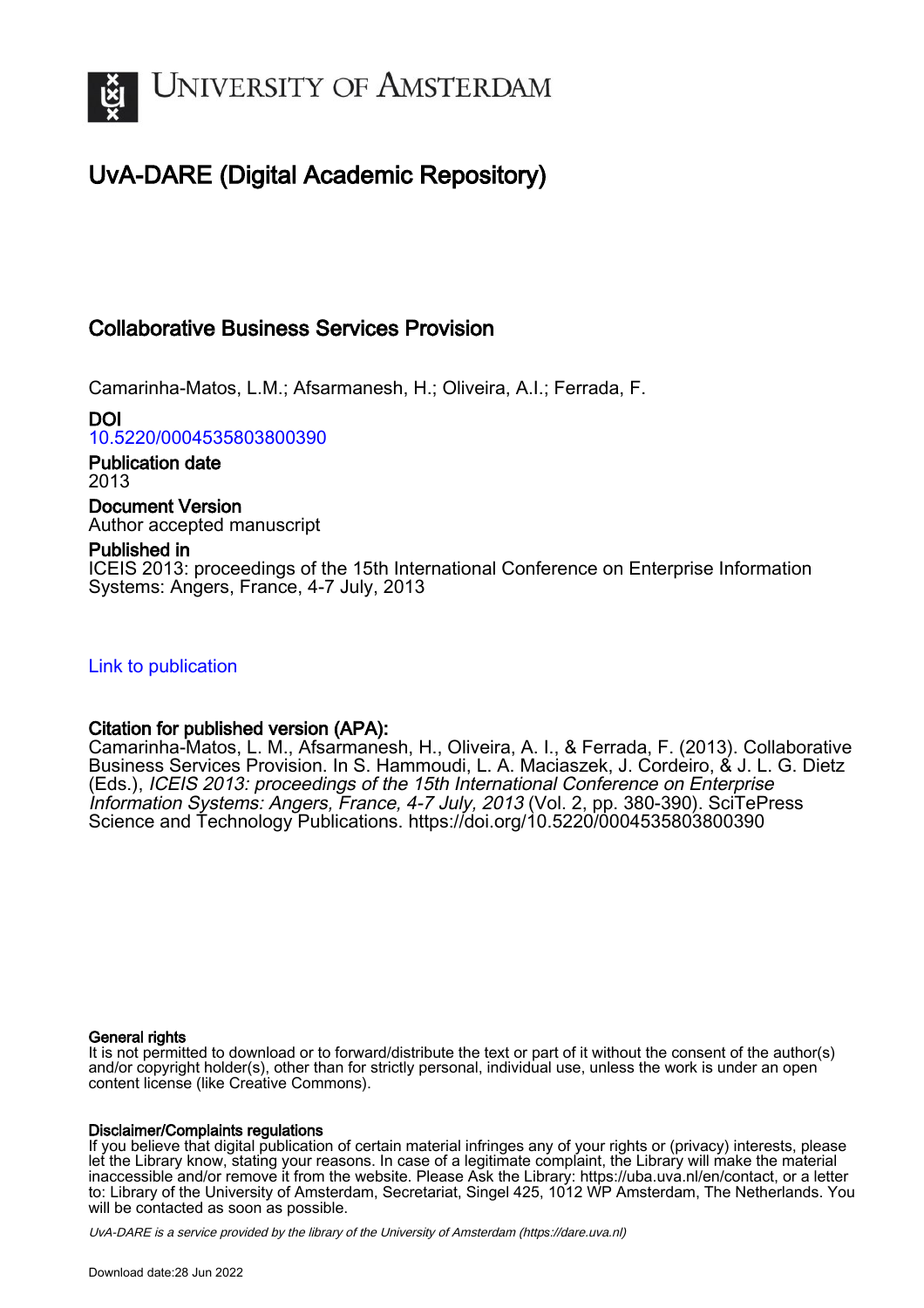## **Collaborative Business Services Provision**

Luis M. Camarinha-Matos<sup>1</sup>, Hamideh Afsarmanesh<sup>2</sup>, Ana Inês Oliveira<sup>1</sup> and Filipa Ferrada<sup>1</sup> *<sup>1</sup>UNINOVA, FCT, Universidade Nova de Lisboa, Campus de Caparica, 2829-516 Monte Caparica, Portugal 2 Informatics Institute, University of Amsterdam, Science Park 904, 1098 XH Amsterdam, Netherlands cam@uninova.pt, h.afsarmanesh@uva.nl, {aio, faf}@uninova.pt* 

Keywords: Collaborative networks, business services, service-enhanced products.

Abstract: The association of services to manufactured products, leading to service-enhanced products, is an important mechanism for value creation and differentiation. This is particularly relevant in the case of complex, highly customized and long-life products. Suitable servicing in this context typically requires the collaboration among multiple stakeholders. Furthermore, the involvement of the customer is not limited to service consumption but rather includes contributions to new services design and configuration. As such, this paper contributes to the clarification of concepts and definition of a framework for collaborative business services design (co-creation) and delivery. Application examples are illustrated for the solar energy sector.

## **1 INTRODUCTION**

Collaboration and co-innovation in business services open new perspectives of value creation in manufacturing. The notion of service-enhanced product (also known as product-service) and the associated idea of service-enhanced manufacturing represent a growing trend, particularly in the context of complex products. The motivation is that buyers of manufactured products increasingly want more than the physical product itself, they might want finance options to buy it, insurance to protect it, expertise to install it, support to maintain it fully operational during its life cycle, advice on how to maximize returns from it, expertise to manage it, etc. (Shen, 2010). A product-service can be thought of as a market proposition that extends the traditional functionality of a product by incorporating additional business services, especially in global markets.

Service-enhancement of products is closely related to product differentiation. In many industries it is difficult to differentiate manufactured products and thus the profit margins tend to narrow (Bitner, Brown, 2006). By associating services that add value to the products, greater forms of differentiation can be achieved and new business opportunities generated. For instance, in the case of the solar energy plants, which have a long life-cycle, there are interesting opportunities to introduce new services and particularly new forms of service delivery through collaboration. But similar motivation can be found in many other sectors.

The service sector is traditionally defined as whatever is not agriculture or manufacturing. During the last century there has been a large shift of jobs, first from agriculture to manufacture, and in the last decades from manufacturing to services. The most advanced economies are dominated by the services sector, which accounts to more than 70% of the GDP (Ostrom et al., 2010). This is clearly the reality in the case of the USA and most European countries. But this trend can also be observed in countries that have been traditionally more oriented to manufacturing, such as the case of China which is experiencing a rapid growth of the service sector.

Current discussions around the ongoing economic crisis might lead to some level of refocusing on manufacturing and even agriculture, as reflected in some calls for re-industrialization of Europe. Certainly one should draw lessons from the economic downturn and appreciate it as an opportunity for the emergence of new business models towards sustainable value creation. Therefore, the discussion should not be one vs. the other but rather taking advantage of both combining services with manufactured products (including agribusiness products) to enhance and add value to those products. This calls for collaboration and **involvement of customers and**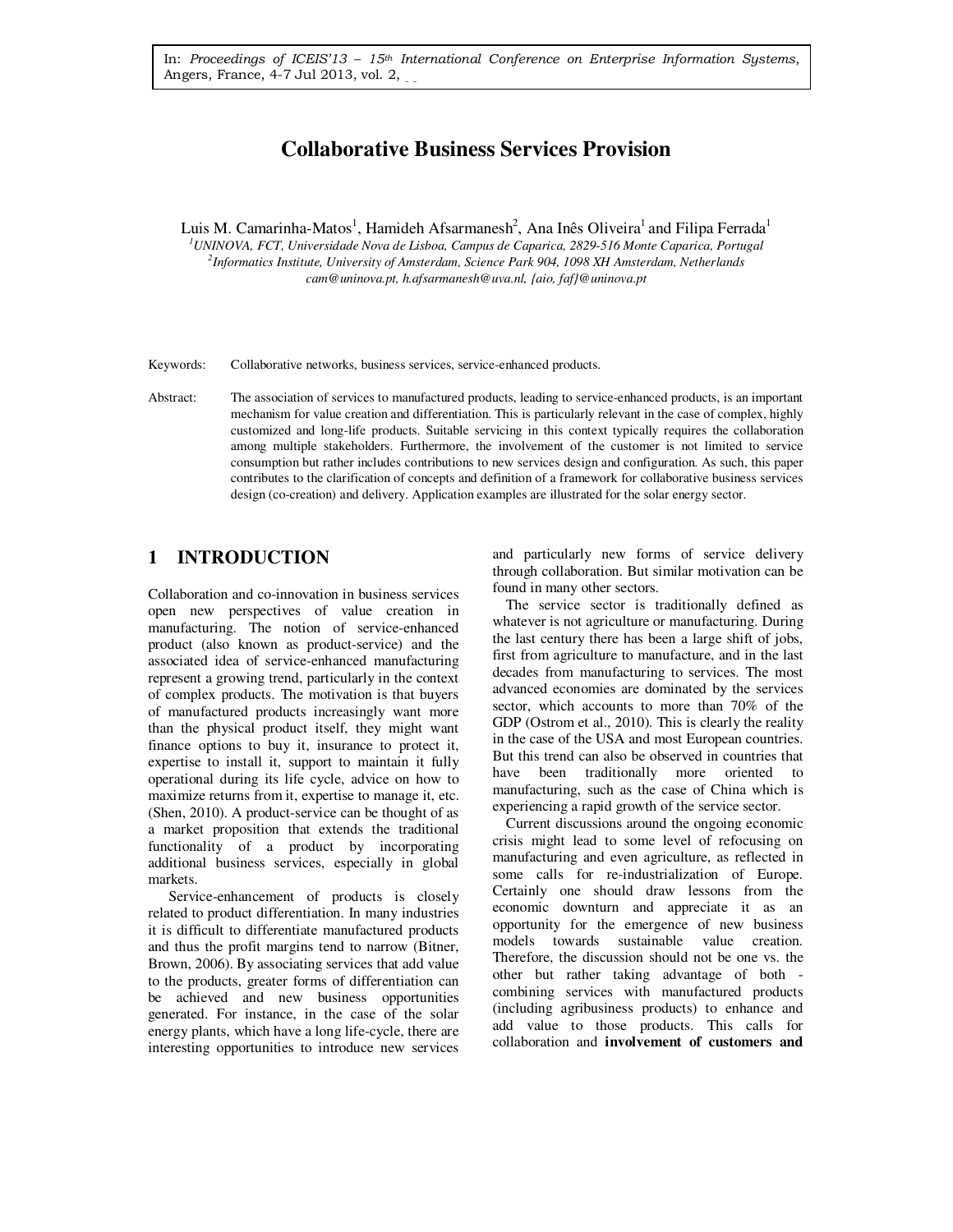**local suppliers** in target markets. In fact, the notion of *glocal enterprise* represents the idea of thinking and acting globally, while being aware and responding adequately to local specificities.

One of the characteristics of our economy today is that enterprises increasingly need to compete while also collaborate in a global market, using the Internet and other technical means to overcome the traditional barrier of geographical distribution. Internet and cloud computing not only facilitate the development of new collaborative processes, but also allow for new ways of (remotely) delivering services associated to products.

Another characteristic is the continuous and rapid change and innovation, which may be internal or external to individual enterprises (open innovation and **co-innovation**), but anyway affecting how these enterprises can perform in relation to other enterprises and their market environment (Romero, Molina, 2011). The success of an enterprise, therefore, more and more depends on its ability to seamlessly interoperate with other agile enterprises, and be able to adapt to actual or imminent changes and adjust to local specificities, next to other core competence in making some product or providing a service in the most efficient and sustainable way.

In terms of research on services and serviceorientation, earlier periods were characterized by intense but separate activity in different communities, such as the *wave* of works on services marketing in the 1970s and 1980s, promoted by the business schools, or the more recent overwhelming developments in the ICT sector around the web services technologies. Nowadays there is a growing consensus on the need to adopt a multi-disciplinary perspective, as advocated by the efforts to establish *services science* as a new scientific field (Chesbrough, Spohrer, 2006).

In this context, this paper aims at contributing to the clarification of concepts associated to serviceenhanced products and their technological support, with particular emphasis on composite services collaboratively provided by various stakeholders.

## **2 GLONET PROJECT**

GloNet is a European collaborative project, funded under the ICT-Factories of the Future program, which aims at designing, developing, and deploying an agile virtual enterprise environment for networks of SMEs involved in highly customized and serviceenhanced products through end-to-end collaboration with customers and local suppliers (co-creation) (Camarinha-Matos et al., 2011). The notion of *glocal* enterprise is adopted in GloNet through value creation from global networked operations and involving global supply chain management, productservice linkage, and management of distributed production units.

Further to service-based enhancement, GloNet also considers the growing trend in manufacturing to move towards highly customized products, ultimately one-of-a-kind, which is reflected in the term *mass customization*. In fact, mass customization refers to a customer co-design process of products and services which meet the needs/choices of each individual customer with regard to the variety of different product features. Important challenges in such manufacturing contexts can be elicited from the requirements of complex technical infrastructures, solar energy parks, intelligent buildings, etc.

The guiding use case in GloNet is the life cycle support of photovoltaic **solar energy parks**. The norm of operation in this industry is that of one-of-akind production. The involved systems and services are typically delivered through complementary competences shared between different project participants. A particularly important challenge here is the design and delivery of multi-stakeholder complex services along the product life cycle, which typically spans over 20 years.

Focused issues in this context include: (i) Information / knowledge representation (product catalogue, processes descriptions, best practices, company profiles, brochures, etc.); (ii) Usercustomized interfaces, dynamically adjusted to assist different stakeholders (smart enterprise approach); (iii) Services provision through cloud; (iv) Brokercustomer interaction support: from order to (product/service) design (open innovation approach); (v) Negotiation support; (vi) Workflow for negotiated order solution  $\&$  its monitoring; and (vii) Risks management support.

In addition to the mentioned use case, and in order to achieve further generalization and thus increase the application potential of the proposed solutions, GloNet requirements are also checked against the needs of other relevant use cases with similar abstract characteristics. As such, and taking into account the competencies and interests of the industrial partners in the consortium, the following additional use cases are analysed: Intelligent buildings use case; and Physical incubator facilities use case.

The project started in Sep 2011 with a planned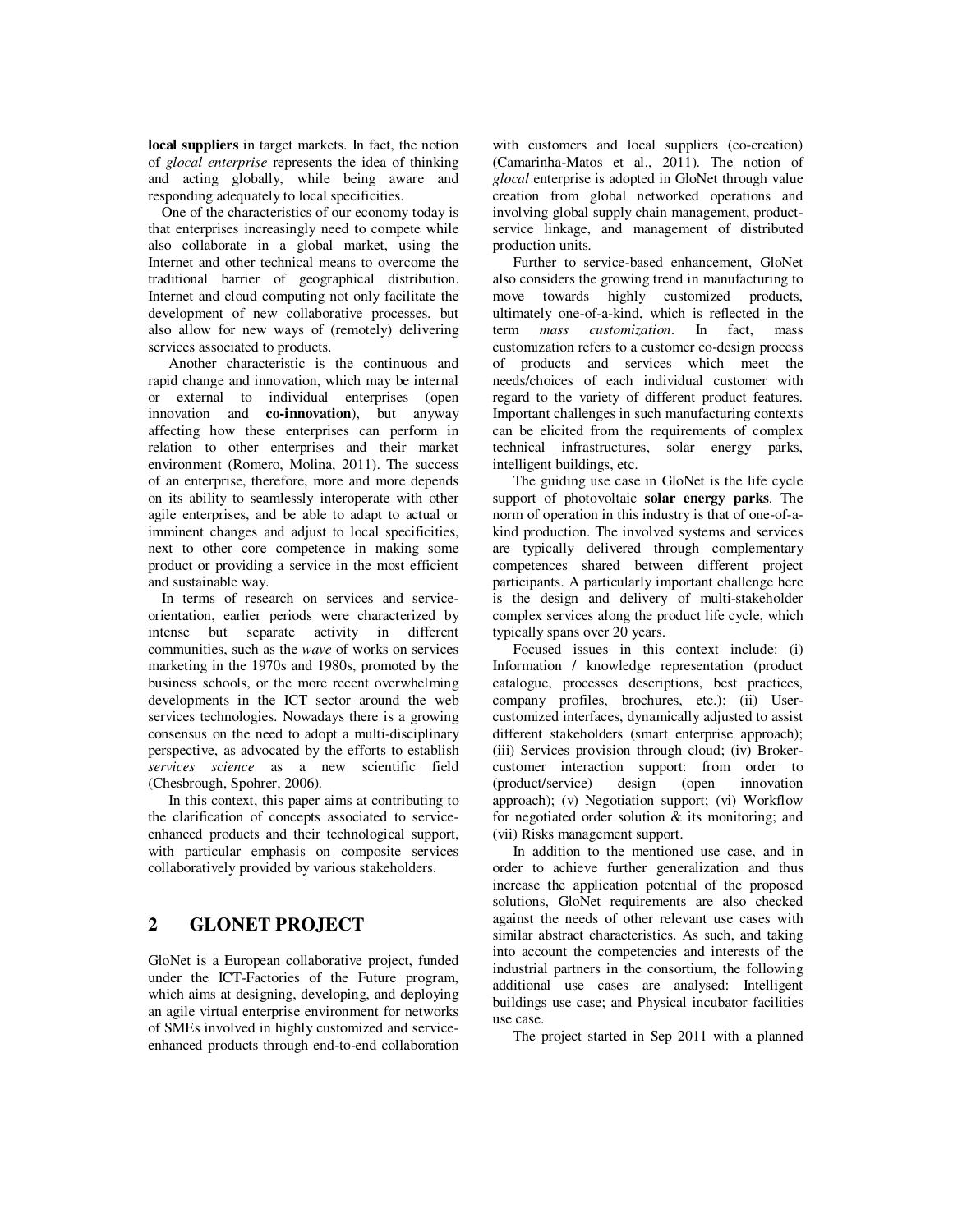duration of 3 years, and involves the following partners: CAS (Germany), UNINOVA (Portugal), University of Amsterdam (Netherlands), iPLON (Germany), SKILL (Spain), Steinbeis (Germany), KOMIX (Czech Republic), and PROLON (Denmark).

#### **3 BUSINESS SERVICES**

In spite of recent efforts, as represented by the Services Science *movement* (Chesbrough, Spohrer, 2006), (Bitner, Brown, 2006), (Spohrer, Maglio, 2009), the notion of *service* remains ambiguous. Two main literature streams - management and computer science - among others, have proposed a number of definitions that often represent a partial perspective of the concept. The ICT developments tend to consider services as some form of "black boxes" that perform some action, being more focused on data, control flow, and interoperability aspects. Other streams look at services from a business perspective, tending to see a service in terms of the added value that is delivered to a customer and the conditions of delivery. Under this perspective, issues such as quality of service (QoS), service level agreement (SLA), terms and conditions, period of availability, interactions with customer, etc., become the focus of attention.

A few recent works have tried to bridge the gap between these two notions of service (Ferrario, Guarino, 2009), (Cardoso, Camarinha-Matos, 2011). Similarly, an ongoing initiative to establish a *Unified Service Description Language* (USDL) (Oberle et al., 2013) makes an attempt to merge various perspectives of service. Although clearly in line with the "*ICT school*", namely regarding the developments in Service-Oriented Architectures, Web Services and Semantic Web Services, USDL tries to also embed aspects of business services, service networks and service provision systems.

 In our opinion, it makes sense to separate two concepts - *business service* and *software* or *technical service*. Although they can be interrelated, as discussed below, they basically correspond to different views or perspectives that need to be clarified. In GloNet we are particularly interested in business services that add value to the physical product, i.e. that add value to the power plant during its operation (along its 20-year life cycle). Table 1 illustrates typical business services in the operation and maintenance of solar power plants.

Because a business service typically involves some flows of activities and interactions with the customer, often the terms of business service and business process appear (confusingly) intermixed, although they correspond to different concepts.

What is a **business service**? An earlier definition by Ted Hill (1977) states: *"A (business) service is a change in the condition of a person, or a good belonging to some economic entity, brought about as the result of the activity of some other economic entity, with the approval of the first person or economic entity".* Also according to Hill, (business) services and goods (or physical products) are of different ontological categories: while goods are both *transactable* and *transferable*, services are transactable, but not transferable. A number of characteristics can be further identified to distinguish between (business) services and (physical) products (Engelmann, 2008), (Chesbrough, Spohrer, 2006), (Sanz et al., 2007):

- Services are intangible;

- Services are interactive, with a high level of customer interaction during the process of service production, delivery and consumption;
- Simultaneity of production (execution) and consumption;
- Services are bound to a particular time (when they are available and delivered) and place (where they are delivered).

It is important to distinguish between service providing, service availability and service delivery. Service providing is about the introduction of a service by its provider within the community of its potential customers. This happens for instance through advertising a service in the market, or in the case of the GloNet environment, through the introduction/registration of the service within the collaborative enterprise network. About the service availability and delivery, consider that a customer may keep paying for a corrective maintenance service (thus guaranteeing the availability of the service), while the service might never be delivered if no malfunctioning is ever detected.

Another definition of business service (Ferrario, Guarino, 2009) puts the focus on the notions of availability and delivery of the service: "*A (business) service is present at a time T and location L iff, at time T, an agent is explicitly committed to guarantee the execution of some type of action at location L, on the occurrence of a certain triggering event, in the interest of another agent and upon prior agreement, in a certain way*". This definition brings about a number of interesting aspects:

 Then notion of *commitment* through which an entity guarantees the execution of some kind of action(s) in the interest of the customer. This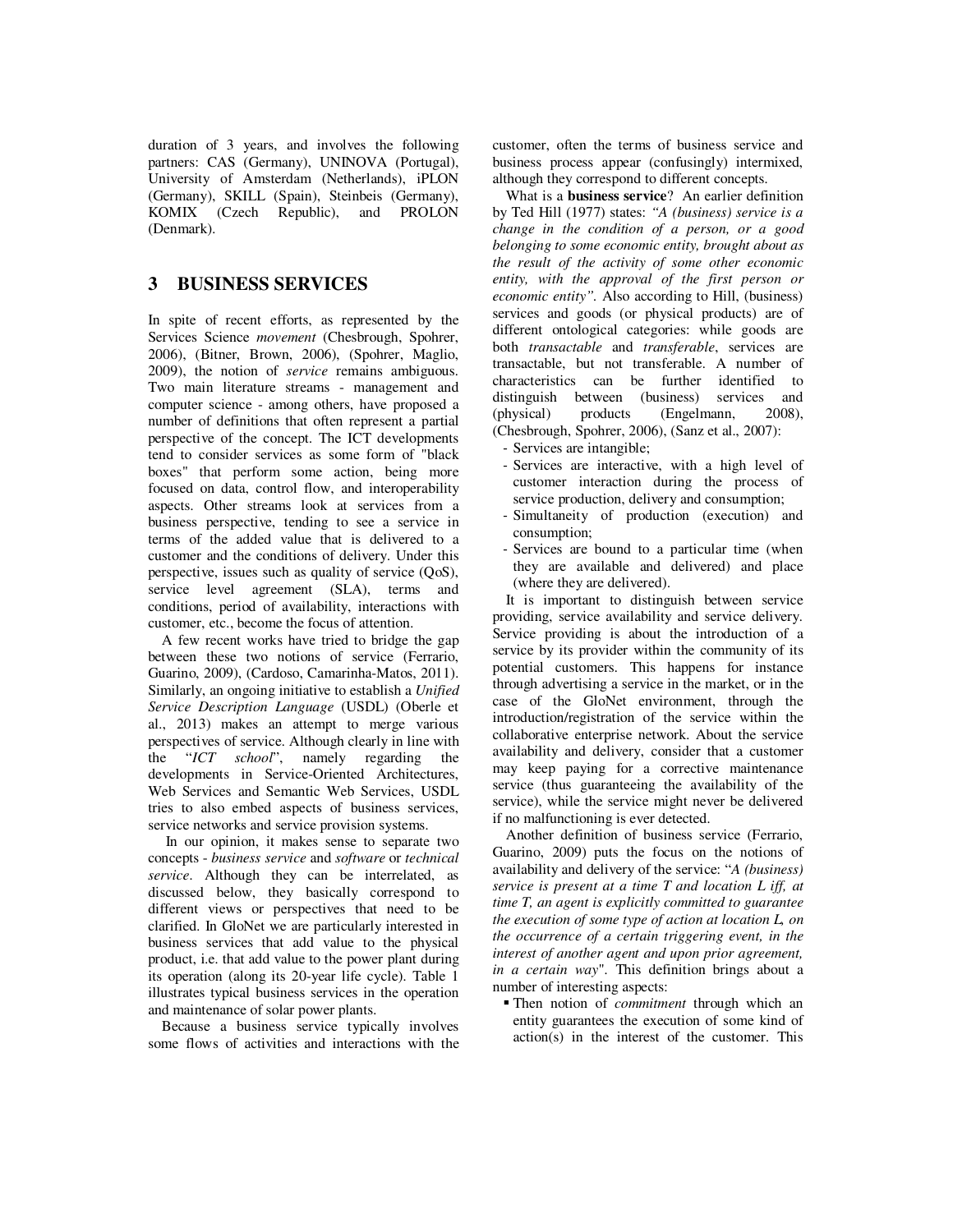notion comes in line with another definition by O'Sullivan (2006): "*A service instance is essentially a promise by one party (the provider) to perform a function on behalf of another party at some time and place and through some channel*".

- *Commitment* and *availability* are different notions. For instance, in the case of malfunctioning periods (of the service provision system) or working pauses, the commitment still holds but the service is not available (temporarily). Specific constraints regarding availability can be defined in the *agreement* (service level agreement) or contract.
- The commitment by an agent to guarantee a service does not necessarily imply that the service is performed by this agent; it can be delegated on other entities, although the responsibility toward the customer remains with the agent that made the "promise".
- A service delivery implies a delivery *location* where the actions take place or the added value is provided. In the case of the solar plants, the effects of several services take place at the actual location of the power plant, although they might be performed remotely (through an ICT channel).
- The actual delivery of the service, i.e. the execution of the associated action(s), is initiated by a *triggering event*. For instance, in the case of a reactive maintenance service, the triggering event can be the detection of a malfunctioning alarm. In case of a preventive maintenance service, the triggering event can be the scheduled time for the periodic maintenance.
- The expression "*execution of some type of action … in a certain way*" implies a *process*. When the service is quite *standardized*, its execution may well be represented by a **business process**. In some cases, the service might be performed through alternative business processes, depending on the triggering event (Figure 1).



Figure 1: Views of business service

In this sense, we can see the notion of business service as an abstract construct that basically encapsulates the external or customer's view. This "construct" specifies what (value) and under what conditions it would be delivered.

Internal to some "service performance system" we can see the service as materialized by some business sub-processes. In other words, the business (sub)processes (and associated triggering events) represent how the service is performed (its interaction behavioral part).

In the case of less structured services in which the actual set of actions to be performed and their flow strongly depend on the interactions with the customer (during service delivery), it might be difficult to model the interaction behavior of the service through well-defined processes in advance, and thus the processes are dynamically configured "on the fly" during the execution. In this case it is probably more adequate to specify the interaction behavior in terms of a *set of rules*.

The performance of the actions involved in the business service delivery can be done automatically or manually. The automatic solutions can be materialized through the invocation of some *software services*. Manual tasks are human-executed activities ("human tasks").

Service delivery is subject to a number of *conditions* agreed between the provider and the customer which are typically formalized in a *contract* / agreement and govern the responsibilities of all involved parties.

Since a provider might offer more than one service, it might be convenient to introduce the concept of **service entity** – an *encapsulation* of the various services provided by the same entity; in other words, a representation of a service provider (Franco et al., 2009), (Cardoso, Camarinha-Matos, 2011).

*Service design*. In traditional manufacturing, design has been mainly concerned with the physical product itself, not with services. Given the growing importance of the service sector, a new stream of research emerged mainly in the last decade to provide effective approaches and tools for service design. Given the strong interactions between customer and service providers, service design focuses primarily on: (i) identifying user interactions or "touchpoints"; (ii) designing interfaces and methods to capture the perceived customer experiences; and (iii) service provision management.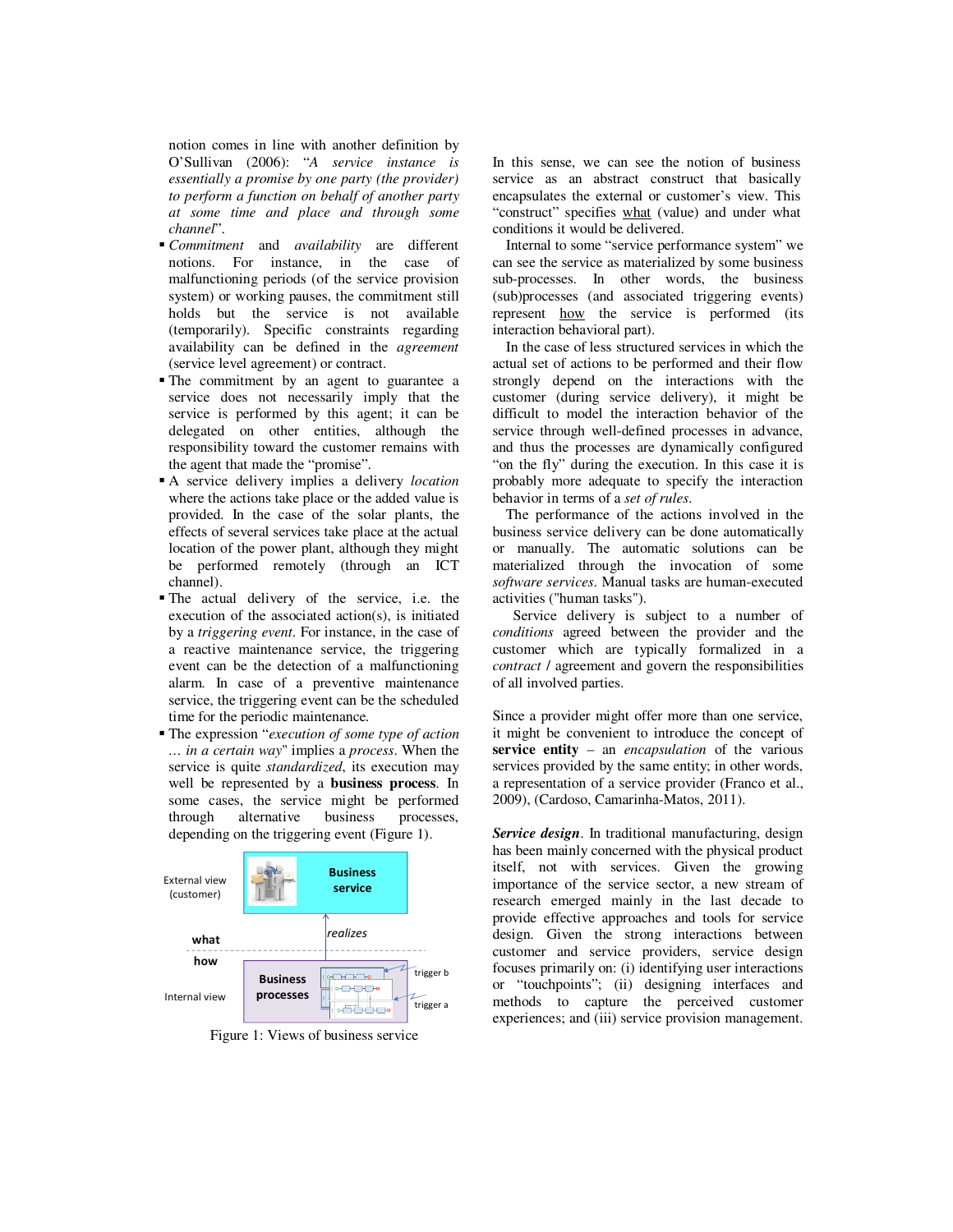| <b>Service</b>                                                           | <b>Business Service</b>                                                      | <b>Brief description</b>                                                                                                                                                                                                                                                                                                                                                                                      | <b>Typical</b><br>frequency                         | Form of<br>provision                                              |
|--------------------------------------------------------------------------|------------------------------------------------------------------------------|---------------------------------------------------------------------------------------------------------------------------------------------------------------------------------------------------------------------------------------------------------------------------------------------------------------------------------------------------------------------------------------------------------------|-----------------------------------------------------|-------------------------------------------------------------------|
| Category<br>Operation<br>monitoring                                      | <b>Energy</b> monitoring<br>services                                         | Based on real-time data, allowing to know the energy production in<br>real time, to compare it with expectations, find any issues with<br>equipment, and predict the power generated with increased<br>certainty.                                                                                                                                                                                             | Continuous                                          | Mostly automated                                                  |
| Collecting and<br>processing real-<br>time data on the                   | <b>Monitoring reports</b>                                                    | Generating a set of relevant reports required for different<br>stakeholders (owner, utility company, insurance company, financial<br>institution, etc.)                                                                                                                                                                                                                                                       | Monthly                                             | Mostly automated                                                  |
| plant, combined<br>with control<br>operation                             | System performance<br>testing                                                | To understand plant performance, what drives it, and provide<br>performance testing, benchmarks, power quality analysis, etc.                                                                                                                                                                                                                                                                                 |                                                     | Mostly automated                                                  |
|                                                                          | Site security services                                                       | To detect and to some extent prevent intruders and potential<br>vandalism actions.                                                                                                                                                                                                                                                                                                                            | Continuous                                          | Automated and/or<br>manual                                        |
|                                                                          | Data analytics<br>services                                                   | Specialized services to analyse historic data (through data mining)<br>and find methods for enhanced diagnostics, troubleshooting and<br>operation.                                                                                                                                                                                                                                                           | As needed                                           | Mostly automated                                                  |
| <b>Preventive</b><br><b>Maintenance</b>                                  | <b>Panel Cleaning</b>                                                        | It affects panel's performance. However it highly depends on site<br>conditions – amount of dust, pollen and pollution, frequency of rain<br>and snow, etc.                                                                                                                                                                                                                                                   | 1-2x Times/Year<br>(depends on local<br>conditions) | Mostly manual,<br>with some automatic<br>checks                   |
| Routine<br>inspection and<br>servicing of                                | <b>Vegetation</b><br><b>Management</b>                                       | Less critical than panel cleaning, it involves cutting grass, bushes,<br>etc., as they might also affect the operation of the equipment,<br>depending on local conditions such as the amount of rain.                                                                                                                                                                                                         | 1-3 Times/Year<br>(depends on local<br>conditions)  | Mostly manual,<br>with some automatic<br>checks                   |
| equipment and<br>plant site to                                           | <b>Wildlife Prevention</b>                                                   | The development of colonies of wildlife (rats, rabbits, bird nests,<br>etc.) might destroy some equipment. Preventive actions depend on<br>local conditions.                                                                                                                                                                                                                                                  | Variable<br>(depends on local<br>conditions)        | Mostly manual                                                     |
| prevent<br>breakdowns and<br>production losses                           | <b>Water Drainage</b>                                                        | To ensure proper drainage of water that results from raining or<br>snow melting. It depends on local meteorological conditions and<br>land structure.                                                                                                                                                                                                                                                         | Variable<br>(depends on local<br>conditions)        | Mostly manual                                                     |
|                                                                          | <b>Retro-Commissioning</b>                                                   | A process for identifying less-than-optimal performance in the<br>facility's equipment, and control systems and making the necessary<br>adjustments (replace outdated equipment, or improve efficiency).                                                                                                                                                                                                      | 1 Time/Year                                         | Mostly manual,<br>with some automatic<br>checks                   |
|                                                                          | <b>Upkeep of Data</b><br><b>Acquisition and</b><br><b>Monitoring Systems</b> | Maintenance of the sensor network / data collection and<br>communication subsystem.                                                                                                                                                                                                                                                                                                                           | Undetermined                                        | Mostly manual,<br>with some automatic<br>checks                   |
|                                                                          | <b>Upkeep of Power</b><br><b>Generation System</b>                           | Periodic maintenance and provision of proofs of any measures<br>taken are needed periodically, not only to ensure proper operation,<br>but also to comply with regulations and requirements from the<br><i>utility company</i> . It involves e.g., Inverter Servicing, BOS Inspection,<br>Tracker Maintenance.                                                                                                | 1-2x Times/Year                                     | Mostly manual,<br>with some automatic<br>checks                   |
| Corrective /<br>Reactive                                                 | <b>On-Site Monitoring</b> /<br><b>Mitigation</b>                             | Implementation of on-site mitigation measures in response to<br>detected weaknesses (e.g. regarding safety and security standards,<br>unforeseen working conditions)                                                                                                                                                                                                                                          | Variable                                            | Mostly manual,<br>combined with<br>automatic tests                |
| Maintenance<br>In response to                                            | <b>Critical Reactive</b><br>Repair                                           | When a fault / equipment breakdown is detected in a critical<br>component (e.g. inverter, AC sub-systems).                                                                                                                                                                                                                                                                                                    | As Needed (High<br>Priority)                        | Mostly manual,<br>combined with<br>automatic tests                |
| equipment<br>breakdown to<br>mitigate<br>unplanned<br>downtime           | <b>Non-Critical Reactive</b><br>Repair                                       | When a fault / equipment breakdown is detected in a no-critical<br>component (e.g. weather related sensor).                                                                                                                                                                                                                                                                                                   | As Needed                                           | Mostly manual,<br>combined with<br>automatic tests                |
|                                                                          | Warranty<br><b>Enforcement</b>                                               | Since different components have different warranty coverage<br>conditions, with different penalties associated to the levels of<br>criticality, it is important to properly manage them in association to<br>breakdowns.                                                                                                                                                                                      | As Needed                                           | Mix automatic -<br>manual                                         |
| <b>Condition-</b><br>Based<br><b>Maintenance</b>                         | <b>Active Monitoring</b><br>- Remote and On-Site<br><b>Options</b>           | Monitoring service allowing to shifts the maintenance process from<br>'preventive' to 'predictive' model. It involves continuous monitoring<br>and diagnosis of the equipment health / condition, to ensure zero<br>downtime due to equipment failures.                                                                                                                                                       | Continuous                                          | Mostly automatic,<br>with option. manual                          |
| Prioritize and<br>optimize                                               | Warranty<br><b>Enforcement</b>                                               | Management of warranty contracts enforcement based on collected<br>real-time data.                                                                                                                                                                                                                                                                                                                            | As Needed                                           | Mostly automatic,<br>with option. manual                          |
| maintenance and<br>resources based<br>on real-time data<br>for increased | Equipment<br>Replacement                                                     | Different equipment and components have different life-cycles,<br>requiring replacement along the (long) life cycle of the PV plant.                                                                                                                                                                                                                                                                          | As Needed                                           | Mostly manual,<br>with some automatic<br>checks                   |
| efficiency<br>Other<br><b>Support</b><br>Additional<br>services          | <b>Training services</b><br><b>Energy</b> audit services                     | Average industrial technicians are familiar with AC, but often less<br>acquainted with DC power and other specificities of PV plants. Also<br>personnel involved in other services, e.g. panel cleaning, vegetation<br>management, need to be trained on safety protocols. Thus, several<br>levels of training services are foreseen.<br>Establish pattern of energy use and production; identify losses; and | As needed<br>As needed                              | In classroom or<br>remotely via e-<br>learning<br>Mix automatic - |
|                                                                          |                                                                              | suggest appropriate economically viable engineering solutions to<br>enhance energy efficiency.                                                                                                                                                                                                                                                                                                                |                                                     | manual                                                            |

Table 1: Examples of business services in the Photovoltaic Plants Operations and Maintenance area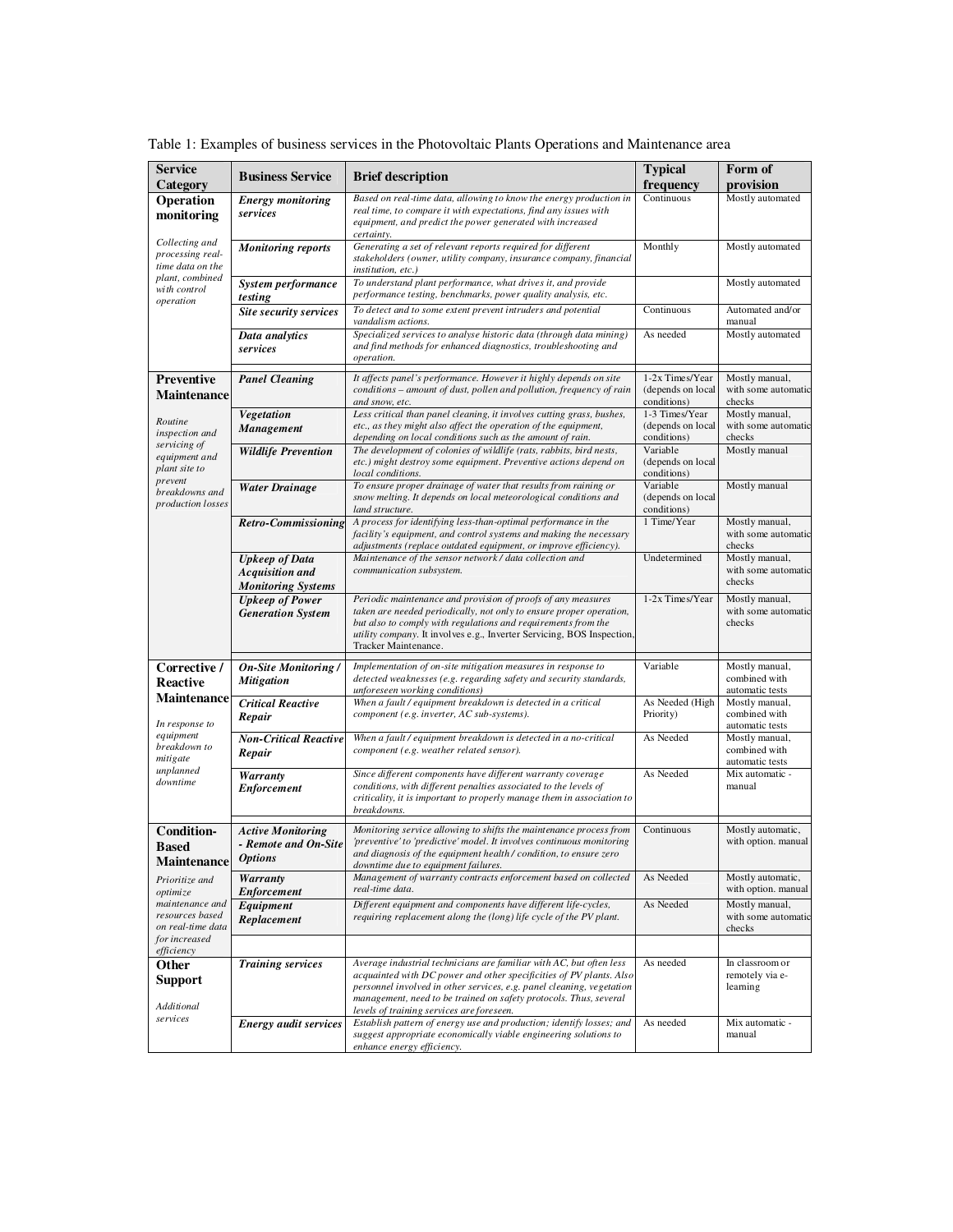## **4 COLLABORATIVE SERVICE PROVISION**

Business services can be combined together. A **composite business service** is a collection of related and (to some extent) integrated business services that provide a specific business solution. A lesser definition may consider it as a grouping of related, simpler business services.

Figure 2 illustrates one example of a composite business service. In the case of the solar power plants, a customer might be interested in an integrated *site maintenance service* which is, in fact, a grouping or composition of various simpler services - site security service, wildlife prevention service, vegetation management service, and water drainage service.



Figure 2: Example of composite, multi-stakeholder service

The various simpler services that compose an integrated service might be provided by different companies, as also illustrated in Figure 2.

Besides the stakeholders directly involved in the provision of the simpler services, this example also shows the role of a new stakeholder - the *service integrator* - that coordinates the other ones and possibly offers a unique contact point to the customer. The customer would typically establish a single contract with the service integrator and not separate contracts with the other providers.

This group of entities together forms a *virtual organization* (VO) for the provision of this composite service, where the service integrator plays the role of virtual organization coordinator. This organizational structure and the role of business service integrator open new business opportunities for SMEs.

In the case of PV energy sector, although a few large companies are able to offer a large number of the services shown in Table 1 (EPRI, 2010), most SMEs active in this domain are focused on the provision of just a small subset. This situation limits their capabilities, namely their participation in other geographical markets. Also from the customer perspective, the resulting fragmentation of services is not a desirable situation. A single contract / single interface for a package of services would be preferable.

However, it is also necessary to avoid typical problems with extensive *sub-contracting* / *outsourcing* practices. Some large corporations have extensively outsourced the provision of their services. However, there is no real collaboration among the involved sub-contracted entities, and whenever there is a need that spans across two or more areas the lack of seamless integration becomes obvious. The customer then clearly notices the "walls" between providers and a situation where there is no clear responsibility, with each one transferring the responsibilities to the others. Furthermore, the lack of proper platforms often leads to problems of synchronization among the various providers, which again reflects in a bad quality of the service provided to the customer.

To avoid such risks, rather than a sub-contracting model, it is necessary to implement a real collaborative network, supported by an environment such as GloNet. Further to the need of mere workflow coordination, typically performed by the service integrator, it is necessary to have a collaboration space where the various entities can share information and resources, and thus contributing to the building of a sense of co-<br>responsibility. Complementarily, proper Complementarily, proper involvement of local suppliers, close to the customer location, can increase the sense of proximity.

Often the customer is a *co-creator* of its needed services, closely involved in defining, shaping, and packaging the service. It is important to notice that in the case of products with a long life cycle, these interactions are built around long-term relationships.

Furthermore, although ICT facilitates remote delivery of some services or service components, other parts require local intervention.

For instance, in the case of the PV energy plants, a service like "Energy production monitoring" can be delivered remotely. Through a network of sensors and data loggers installed in the plant and some communication channels, it is possible to collect real-time data on Internet (a kind of Internet of Things). However, a service like "Water drainage" will require local (manual) intervention. Other services might combine remote and local operation. For instance, a "Panel cleaning" service might involve some remote actions (e.g. detection of a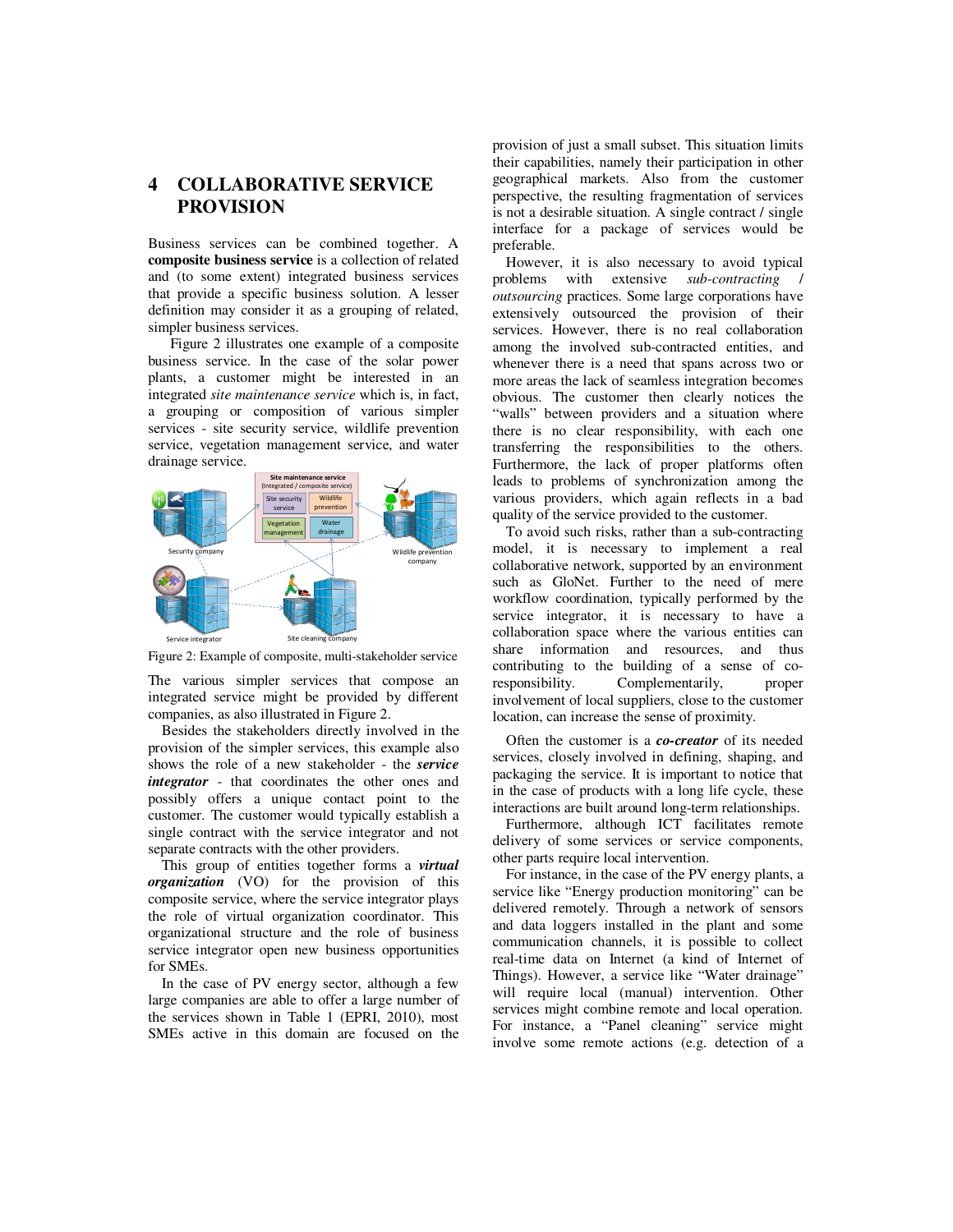production performance level lower than expected), a local (manual) activity (the actual cleaning) and possibly another remote action to verify the end result.

In order to give the customer a feeling of *proximity*, and thus a better service *experience*, it is important to involve local suppliers in some components of the service delivery. The services science community uses the term *service experience* "*to encompass all aspects of the production, delivery, and creation of value from the customer's perspective*" (Ostrom et al., 2010).

To address the questions above and improve collaboration and proximity, GloNet contributes with a number of elements:

 Mix of collaborative networks. GloNet assumes two base *communities* out of which members will be selected to compose the VO in charge of the service provisioning: The long-term manufacturers' network and the informal community of local stakeholders around the customer (Figure 3). The service integrator will typically be selected from the manufacturers' network.



Figure 3: Recruitment of members for the product servicing VO

 Co-creation business scenario. One of the relevant business scenarios identified in GloNet is aimed at providing an environment that supports and promotes the collaborative design of new business services. It foresees a collaboration environment that helps providing business services based on innovation, knowledge and customer orientation, as well as identifying future needs, through collaboration between manufacturers and the customer and members of the customer's community (open innovation approach). Figure 4 shows the i\* Strategic Rational model for this scenario.



Figure 4: Strategic Rationale i\* Model for Co-creation

 Collaboration spaces. The notion of "collaboration space", introduces a sharing space where effective collaboration among the multiple stakeholders involved in the service creation and provision can take place (details in section 6).

Clearly the approach adopted in GloNet does not follow the traditional company-centric CRM model, but rather a collaborative network/ecosystem model, which is more promising in terms of sustainability and better contributes to the quality of service (in comparison with outsourcing), namely in what concerns the responsibility each entity has within the service that is provided to the customer as a whole.

Naturally technology is not enough to achieve an effective collaborative approach to business services; a new culture is needed. This requires other tools such as: Better communication strategy; Team building; Training; Etc.; which are not in the core of a technology-oriented project such as GloNet. But technology is an enabler, facilitating sharing, visibility and transparency among the involved stakeholders.

## **5 SERVICE PACKAGING**

Customers are often interested in a grouping of services, rather than an isolated service. Typically a bundle or package of services is offered for a more competitive price. Two approaches can be considered for this grouping:

*Free grouping*. In this case the customer freely selects, from the portfolio of available services, the ones he wants to subscribe. The specific delivery conditions, service level agreement, etc., are negotiated on a case by case basis. Sometimes there are dependencies between services and then the selection of one specific service might mandatorily imply the selection of another one from which this service depends on. For instance, in the solar energy case, the subscription of the service "Monitoring reports"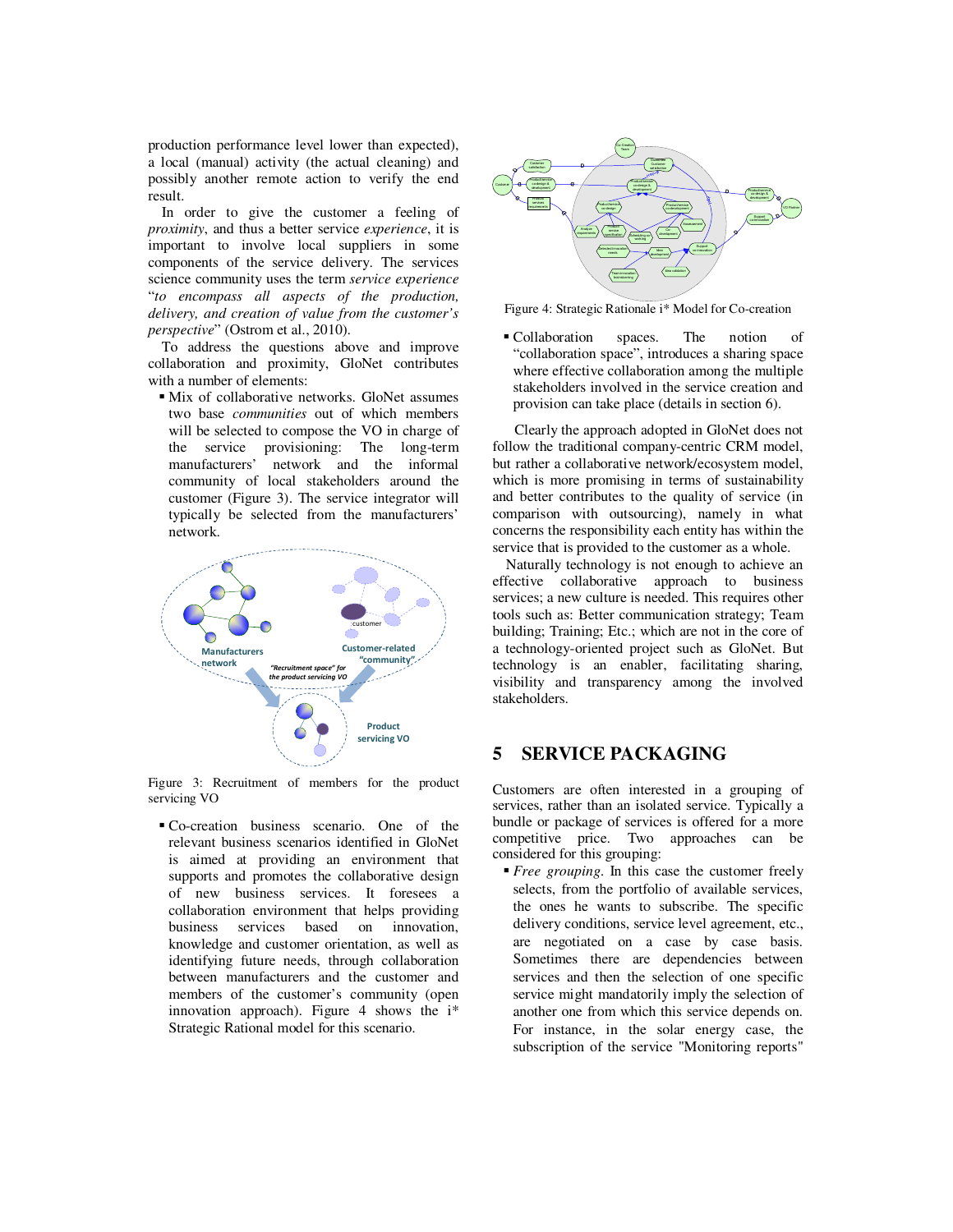will probably require the service "Energy monitoring" as well, as the latter case provides the base sensorial network that is needed for realtime data acquisition.

|  |                                           |  | Table 4: Illustrative example of pre-prepared business |  |
|--|-------------------------------------------|--|--------------------------------------------------------|--|
|  | service packages in the solar energy case |  |                                                        |  |

| <b>Service</b><br>Category     | <b>Business Service</b>                                     |  | Basic        | Comfort      | Premium                 |
|--------------------------------|-------------------------------------------------------------|--|--------------|--------------|-------------------------|
| Operation                      | <b>Energy monitoring services</b>                           |  | $\mathbf{x}$ | $\mathbf{x}$ | $\overline{\mathbf{x}}$ |
| monitoring                     | <b>Monitoring reports</b>                                   |  | X            | $\mathbf{x}$ | X                       |
|                                | System performance testing                                  |  |              | X            | X                       |
|                                | Site security services                                      |  |              |              | X                       |
|                                | Data analytics services                                     |  |              | $\mathbf x$  | $\mathbf x$             |
| Preventive                     | <b>Panel Cleaning</b>                                       |  |              | $\mathbf{x}$ | $\mathbf x$             |
| Maintenance                    | <b>Vegetation Management</b>                                |  |              |              | $\mathbf{x}$            |
|                                | <b>Wildlife Prevention</b>                                  |  |              |              |                         |
|                                | <b>Water Drainage</b>                                       |  |              |              |                         |
|                                | <b>Retro-Commissioning</b>                                  |  |              |              |                         |
|                                | <b>Upkeep of Data Acquisition</b><br>and Monitoring Systems |  | $\mathbf{x}$ | $\mathbf{x}$ | $\mathbf{x}$            |
|                                | <b>Upkeep of Power Generation</b>                           |  | X            | $\mathbf{x}$ | $\mathbf{x}$            |
|                                | <b>System</b>                                               |  |              |              |                         |
| Corrective/                    | <b>On-Site Monitoring /</b>                                 |  |              | $\mathbf{x}$ | $\mathbf{x}$            |
| <b>Reactive</b><br>Maintenance | <b>Mitigation</b>                                           |  |              | $\mathbf{x}$ | $\mathbf{x}$            |
|                                | <b>Critical Reactive Repair</b>                             |  |              |              | X                       |
|                                | <b>Non-Critical Reactive Repair</b>                         |  |              |              | $\mathbf{x}$            |
|                                | Warranty Enforcement                                        |  |              |              |                         |
| Condition-                     | <b>Active Monitoring</b>                                    |  |              |              |                         |
| <b>Based</b>                   | - Remote and On-Site                                        |  |              |              | X                       |
| Maintenance                    | <b>Options</b>                                              |  |              |              |                         |
|                                | <b>Warranty Enforcement</b>                                 |  |              |              | X                       |
|                                | (Planned and Unplanned)                                     |  |              |              |                         |
|                                | <b>Equipment Replacement</b><br>(Planned and Unplanned)     |  |              |              | X                       |
| Other                          | <b>Training services</b>                                    |  |              |              |                         |
| <b>Support</b>                 | <b>Energy</b> audit services                                |  |              |              |                         |

 *Pre-packaged options*. Under this approach, the service provider (service integrator) organizes some pre-configured packages of services, which already take into account all interdependencies and are offered under pre-defined conditions. Often these packages correspond to different levels of coverage, e.g. basic, comfort, and premium. Table 4 shows an example of packages in the solar energy case. Additional services, not included in a specific package level, would have to be negotiated with the service provider.

#### **6 IMPLEMENTATION ISSUES**

Taking into account the characteristics mentioned above, Figure 5 introduces the proposed model for business services. The UML diagram also represents the iterative definition of composed business services, through their individual or atomic services.

Table 5 gives a brief description of the elements of the business services that constitute their profiles.

Figure 6 shows a simplified diagram of the GloNet system architecture, which follows a SOA approach (MacKenzie et al, 2006) and is developed using standard blocks of a Java based technology stack, Eclipse, MySQL, Apache Tomcat, etc. The base platform, developed by CAS Software AG, uses an OSGi run-time based on the Spring framework. The system runs on top of a cloud-based IaaS.



Figure 5: Simplified business service model in UML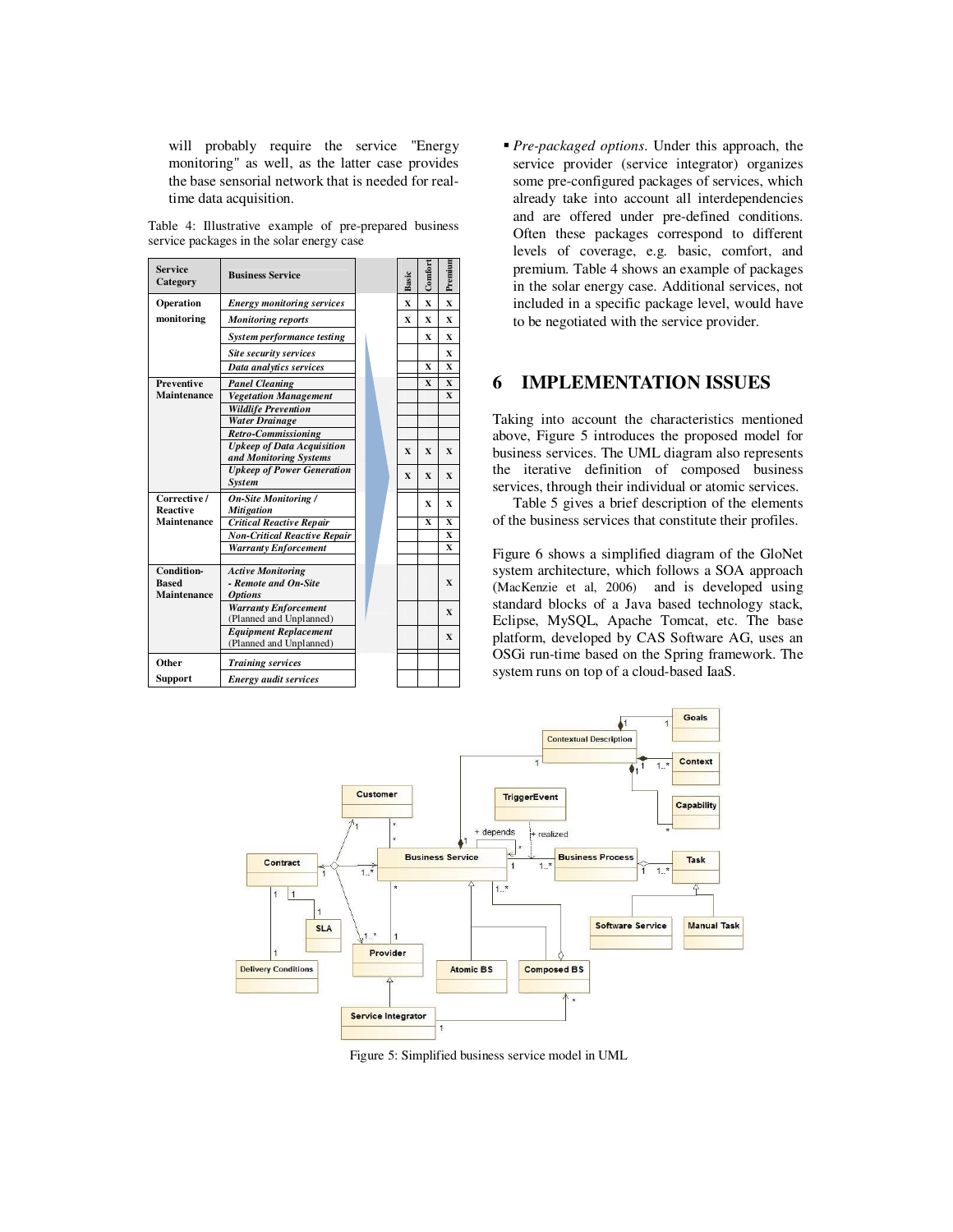Table 5: Brief description of the elements of business service profiles

| <b>Element</b>        | <b>Description</b>                                                                    |
|-----------------------|---------------------------------------------------------------------------------------|
| <b>Business</b>       | The core element in this diagram for the                                              |
| <b>Service</b>        | definition of business service profile. If the                                        |
|                       | BS is composed, then its individual BSs are                                           |
|                       | also properly defined. Also the 1* depends-                                           |
|                       | on relationship which is defined for business                                         |
|                       | services, models the potential inter-relation                                         |
|                       | between one business service and a set of                                             |
|                       | other services, e.g. a dependency may exist                                           |
|                       | between an Energy management business                                                 |
|                       | service and certain other specific Lighting                                           |
|                       | and heating management business services,                                             |
|                       | due to the specific input that needs to be                                            |
|                       | exchanged among them.                                                                 |
| BS Id                 | A unique number which identifies<br>the                                               |
|                       | business service (BS) in the registry.                                                |
| BS Name               | The name of the BS.                                                                   |
| Execution<br>duration | The duration of time to execute the BS.                                               |
| Price range           | The min and max price for the BS that                                                 |
|                       | should be paid by the customer.                                                       |
| Certification         | Documents certifying the quality of the BS,                                           |
|                       | according a particular set of standards.                                              |
| Notes                 | Provides some essential recommendations or                                            |
|                       | advises about deploying the business service.                                         |
| Provider              | The company that provide the BS.                                                      |
| <b>Customer</b>       | Past and present customers of the BS.                                                 |
| Composed              | The kind of business services which consists                                          |
| BS                    | of several individual business services.                                              |
| <b>Atomic BS</b>      | A single business service (a service which is                                         |
|                       | not registered as a composed BS).                                                     |
| <b>Business</b>       | A process description for the business                                                |
| Process               | service, represented by a BPMN Diagram.                                               |
| Trigger<br>Event      | Events that launch the execution of business                                          |
| <b>Service</b>        | processes implementing the business service.                                          |
| integrator            | The entity that offers an integrated or<br>composed business service, coordinates the |
|                       | other involved providers, and possibly offers                                         |
|                       | a unique contact point to the customer.                                               |
| Contextual            | Contextual information about the business                                             |
| <b>Descriptions</b>   | services.                                                                             |
| Goal                  | Addresses the technical or strategic goals of                                         |
|                       | the business service.                                                                 |
| Strategic             | Specifies the business targets and benefits of                                        |
| Goal                  | the business service.                                                                 |
| <b>Technical</b>      | Specifies the operational targets of the                                              |
| Goal                  | business service, which aim at satisfying                                             |
|                       | strategic goals of the business service.                                              |
| <b>Context</b>        | Describes the business or industrial context                                          |
|                       | of the business service.                                                              |
| Capabilities          | Addresses the capabilities and capacities of                                          |
|                       | the business service.<br>Establishes an agreement between a supplier                  |
| Contract              | and a customer, for the provision of one or                                           |
|                       | more business services.                                                               |
| <b>SL</b> Delivery    | Describes the specific conditions during the                                          |
| <b>Conditions</b>     | service delivery. This element<br>business                                            |
|                       | includes facets such pre-conditions, post-                                            |
|                       | conditions, privacy policy, etc.                                                      |
| <b>SLA</b>            | the<br>service level<br>Specifies<br>agreement                                        |
|                       | associated<br>the<br>contracted<br>service(s)<br>to                                   |
|                       | provision.                                                                            |



Figure 6: Main blocks of the GloNet system architecture

## **7 COLLABORATION SPACES**

GloNet adopts the notion of collaboration space as a construct to facilitate the interaction among stakeholders involved in the achievement of some common goal. Nowadays this notion is used in both the physical and virtual worlds. In the physical world, besides the traditional characteristics of a meeting room, it means an environment that supports a group of people in working collaboratively, such as doing brainstorming or performing some tasks. It can involve novel design ideas and furniture to inspire creative thinking and provide different sensations according to the objectives of the collaborative activity. In the virtual world we try to mimic some of these aspects allowing a group of geographically disperse participants to work together, mediated by technology. In terms of the virtual collaboration spaces, various other terms are often found in the literature to represent similar notions. Examples include virtual room and virtual co-working space. There are also hybrid versions, which combine physical spaces with advanced technologies to allow both local and remote participation.

GloNet is particularly concerned with the virtual world version in order to support the members of a collaborative network, mostly composed of SMEs. Two main collaboration spaces were initially identified: Collaborative solution space and Services provision space. In terms of basic characteristics, the two spaces are quite similar, but their purpose and thus the support tools are distinct.

*Collaborative solution space*. This case is envisaged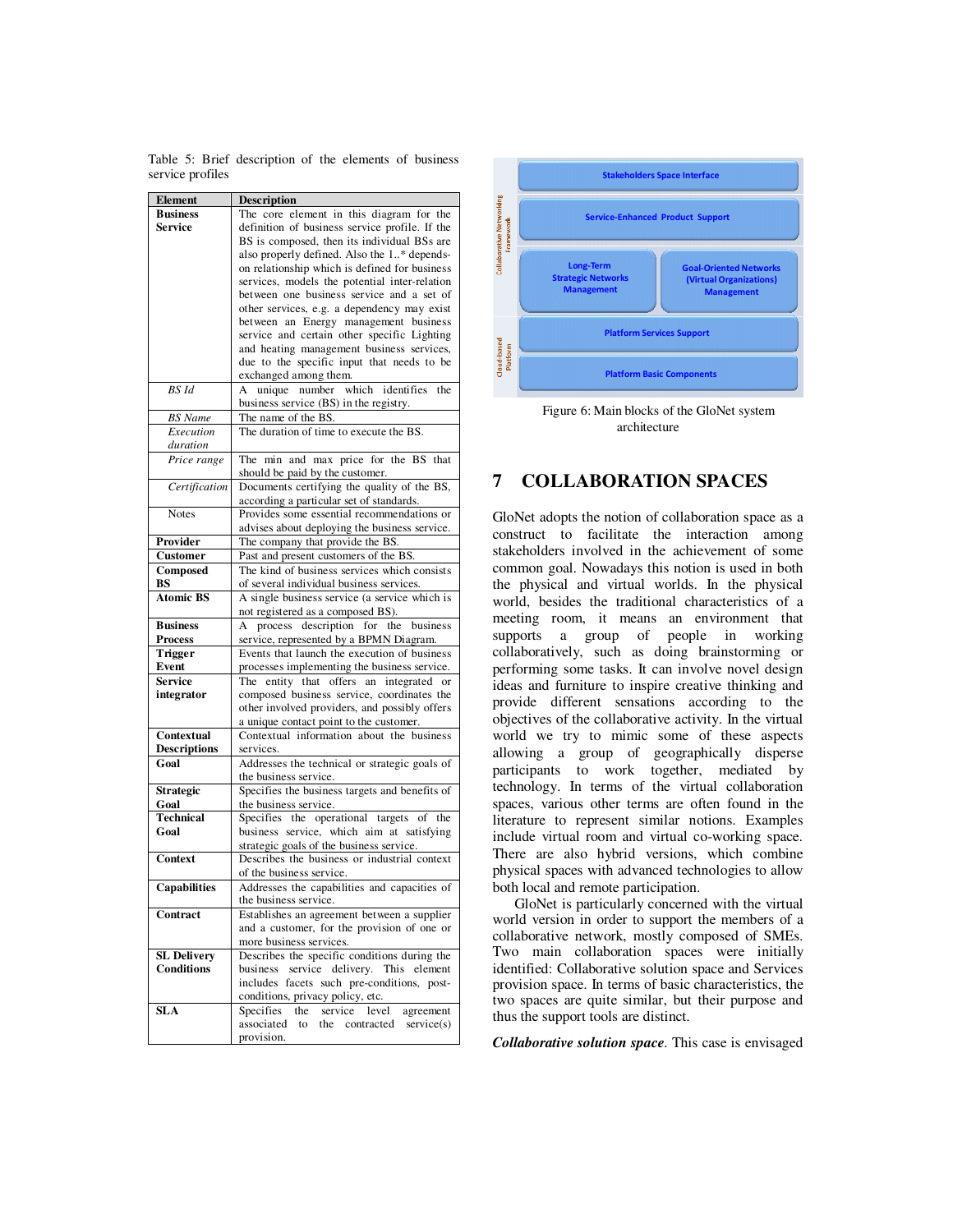to support a group of stakeholders in the design and development of a new solution, e.g. initial design and development of the product, or co-creation of a new business service. Table 6 shows its main characteristics.

Table 6: Characteristics of the collaborative solution space

| Meeting place           | A specific user interface provides a common<br>web access point to the participants.                                                                                                                                                                                                                                                                                                                                                                                                                           |
|-------------------------|----------------------------------------------------------------------------------------------------------------------------------------------------------------------------------------------------------------------------------------------------------------------------------------------------------------------------------------------------------------------------------------------------------------------------------------------------------------------------------------------------------------|
| - Purpose               | Joint development of a product or business<br>service.                                                                                                                                                                                                                                                                                                                                                                                                                                                         |
| - Participant<br>group  | The members of the VO involved in the<br>development of a specific solution. For instance,<br>it can be the "product development network"<br>(the VO involved in the development of the<br>physical product and design of initial associated<br>business services), or the "service co-creation<br>network" (the dynamic (temporary) VO involved<br>in the design and development of new business<br>services associated to the (physical) product.                                                            |
| Sharing space           | A specific information sharing space to allow<br>sharing specific information and knowledge<br>assets that the participants decide to bring in, as<br>well as those assets (e.g. product model,<br>business process models) that they jointly create.                                                                                                                                                                                                                                                          |
| Support tools           | Besides generic collaboration tools, the various<br>functionalities provided in the GloNet system for<br>Configuration,<br>Service-Enhanced<br>Product<br>Product Ordering, Service Registering, etc., will<br>be accessible through the user interface.                                                                                                                                                                                                                                                       |
| Privacy and<br>security | The generic protection mechanisms of<br>the<br>platform are used to guarantee protection and<br>access rights to the VO participants. Depending<br>on the access rights of each participant, they<br>might have access to other assets besides the<br>ones included in the shared space.                                                                                                                                                                                                                       |
| Occupancy<br>period     | The "life" of this space is typically tied to the<br>life cycle of the VO that uses it. Since the aim is<br>to support the creation of a new product or<br>service, the space is created by the starter of the<br>corresponding VO and destroyed when the VO<br>dissolves. Naturally, the objects created by the<br>VO and that need to be kept will be maintained<br>other information spaces (e.g.<br>in<br>product<br>portfolio, or the private spaces of each tenant),<br>depending on the specific asset. |

One special instance of this collaboration space corresponds to the business service co-creation scenario. Creation of a new business service can be typically done through a co-creation process carried out by a temporary consortium involving a number of participants selected from the Manufacturers network and Customer "network" or Product Servicing network.

*Business services provision space*. This class of collaboration spaces is typically aimed at supporting the virtual organizations that will provide services to enhance the product during its life cycle. Table 7 shows its main characteristics.

Table 7: Characteristics of the services provision space

| Meeting<br>place        | A specific user interface provides a common web<br>access point to the participants.                                                                                                                                                                                                                                                                                                                       |
|-------------------------|------------------------------------------------------------------------------------------------------------------------------------------------------------------------------------------------------------------------------------------------------------------------------------------------------------------------------------------------------------------------------------------------------------|
| - Purpose               | To support collaboration during the delivery of<br>(multi-stakeholder) business services along the life<br>cycle of the product.                                                                                                                                                                                                                                                                           |
| -Participant<br>group   | The members of the VO involved in the delivery of<br>business services associated to a product. Typically<br>a long-term VO organized to provide integrated<br>(multi-stakeholder) business services along the<br>product life-cycle.                                                                                                                                                                      |
| <b>Sharing</b><br>space | A specific information sharing space is created to<br>allow sharing specific information and knowledge<br>assets that the participants decide to bring in<br>(related to the service provision), and specially the<br>product model, registry of services, and all data<br>related to the business services provision.                                                                                     |
| Support<br>tools        | collaboration tools, various<br><b>Besides</b><br>generic<br>functionalities provided in the GloNet system for<br>Product Portfolio Support, Service Monitoring,<br>etc., will be accessible through the user interface.                                                                                                                                                                                   |
| Privacy and<br>security | The generic protection mechanisms of the platform<br>are used to guarantee protection and access rights<br>to the VO participants. Depending on the access<br>rights, each participant might have access to other<br>assets besides the ones in the shared space.                                                                                                                                          |
| Occupancy<br>period     | This collaboration space is<br>supposed to<br>be<br>available during the operation phase of the life<br>cycle of the product, typically a long duration. It<br>will typically be connected to the duration of the<br>services provision contract. Similar to<br>other<br>collaboration spaces, this one is also created in<br>association to the VO that uses it, i.e. the "product<br>servicing network". |

In terms of the GloNet system, these spaces are accessible through the Stakeholders Space Interface layer (Figure 6). These spaces are naturally supported by the collaborative networks management functionalities. Other important elements include common ontologies, an essential element to facilitate collaboration (Afsarmanesh, Ermilova, 2010), (Unal, Afsarmanesh, 2009), and management of common knowledge and information assets.

To assess the validity of the proposed solution, a demonstrator is being built around the use case of solar energy parks. A solar park represents a clear example of a complex and highly customized product, which is expected to have a long life cycle of around 20~25 years. During its operation phase, the power plant needs to be supported by a number of business services. In the case of our demonstrator these services are provided by a network of stakeholders located in different continents (Europe and India), which requires bot a collaboration platform and proper organizational structures. Additional validation, but at a smaller scale, is done for the case of intelligent buildings.